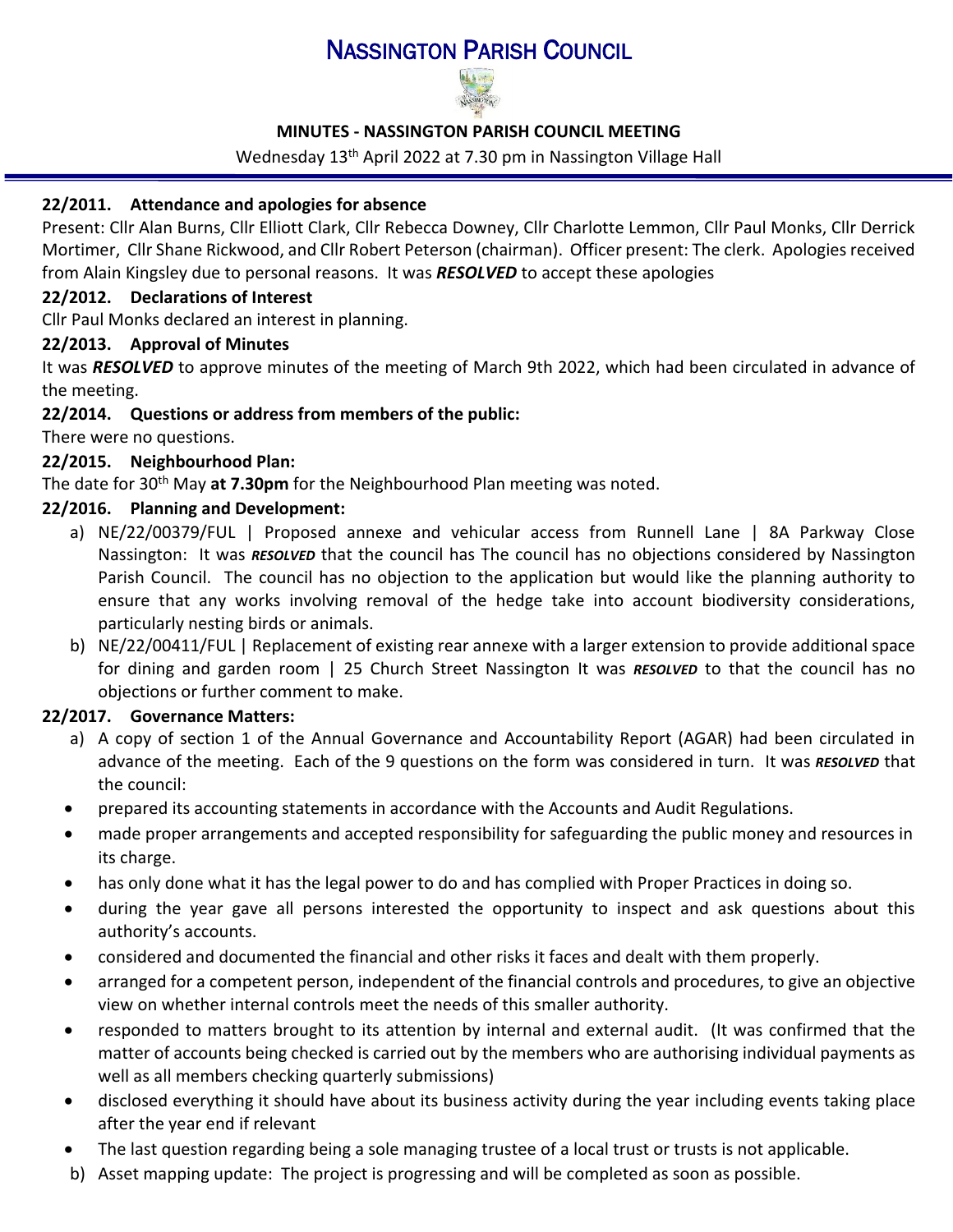# **22/2018. Playing field / Cricket club**

- a) A draft agreement between the cricket club and parish council covering the repayment of a for loan of £10,000 had been circulated in advance of the meeting, having received input by members since the March meeting. It was *RESOLVED* that the agreement is sufficiently robust for its needs and that it can now be signed and funds released.
- b) A request that the parish council purchases a strimmer and brush cutter had been received at the March meeting. The council agreed to this request in principle, with the recommendation that battery operated machinery is considered as a preference. In return for the donation of this equipment and the grasscutting ride-on ransome mower, the cricket club must provide the council with an undertaking that a maintenance contract for all machinery will be in place and carried out, that all operatives will be suitably trained and provided with safety equipment and that public liability, employers liability (applicable to volunteers) and cover for the equipment will all be in place.
- c) There was a short report regarding a meeting with Freedom Leisure and South Peterborough NHS neighbourhood regarding wellbeing outreach and use of outdoor gym and pavilion. As all premises at the playing field (apart from the preschool) belong to the parish council and the pavilion lease prohibits subletting, the parish council remains the principle in all activity and has occupiers liability for the safety and wellbeing of all users.

# **22/2019. Community / Projects:**

- a) Concerns regarding potentially compromised safety of a neighbouring wall at the northern part of the grass footpath between village green and playing field had been circulated in a short report with the agenda. The parish council fully appreciated the concerns raised and agreed that no works to the north of the existing hard path would take place. The area of worn path would be treated with topsoil and seeded in the hope that, now that the overhanging vegetation to the east has been removed and light to the area no longer impeded, the issue of a muddy puddle will no longer be as severe in the winter months. carpark:
- b) Allotments:.
- Review revised plot plan. Final reminders will be sent to those allotment holders who have not yet paid and 2 weeks' notice of clearance of plot given to those allotment holders already evicted. A further inspection will be carried out in June.
- A budget of £250 for necessary works on scrape pond area was agreed. Members would met outside of a meeting to ascertain plans for the area.
- c) There was a brief update on arrangements for the Jubilee party and the beacon lighting on June  $2^{nd}$ . The matter of fireworks was discussed – it was agreed to proceed as planned.
- d) Findings from the recently commissioned tree survey report had been circulated in advance of the meeting. The council was pleased with the report and noted that no immediate measures were recommended.
- e) It was noted for information purposes that there is potential housing of Ukrainian people under private arrangements. Should the people who are attempting to host refugee families be successful, there is a possibility to consider future practical support at a local council level, but not at the current time.

#### **22/2020. Highway matters:**

a) The terms of the licence for the upcoming speed indicator device scheme had been circulated in advance of the agenda. It was *RESOLVED* to approve the terms of the licence and the clerk to sign.

#### **22/2021. Community Matters / clerks report:**

- a) The clerk had been unable to attend the police liaison meeting Crime Commissioner violent crimes against women and girls. No members had been able to attend.
- b) The report of the recent South Peterborough NHS Integrated Neighbourhood board had been circulated in advance of the meeting and noted.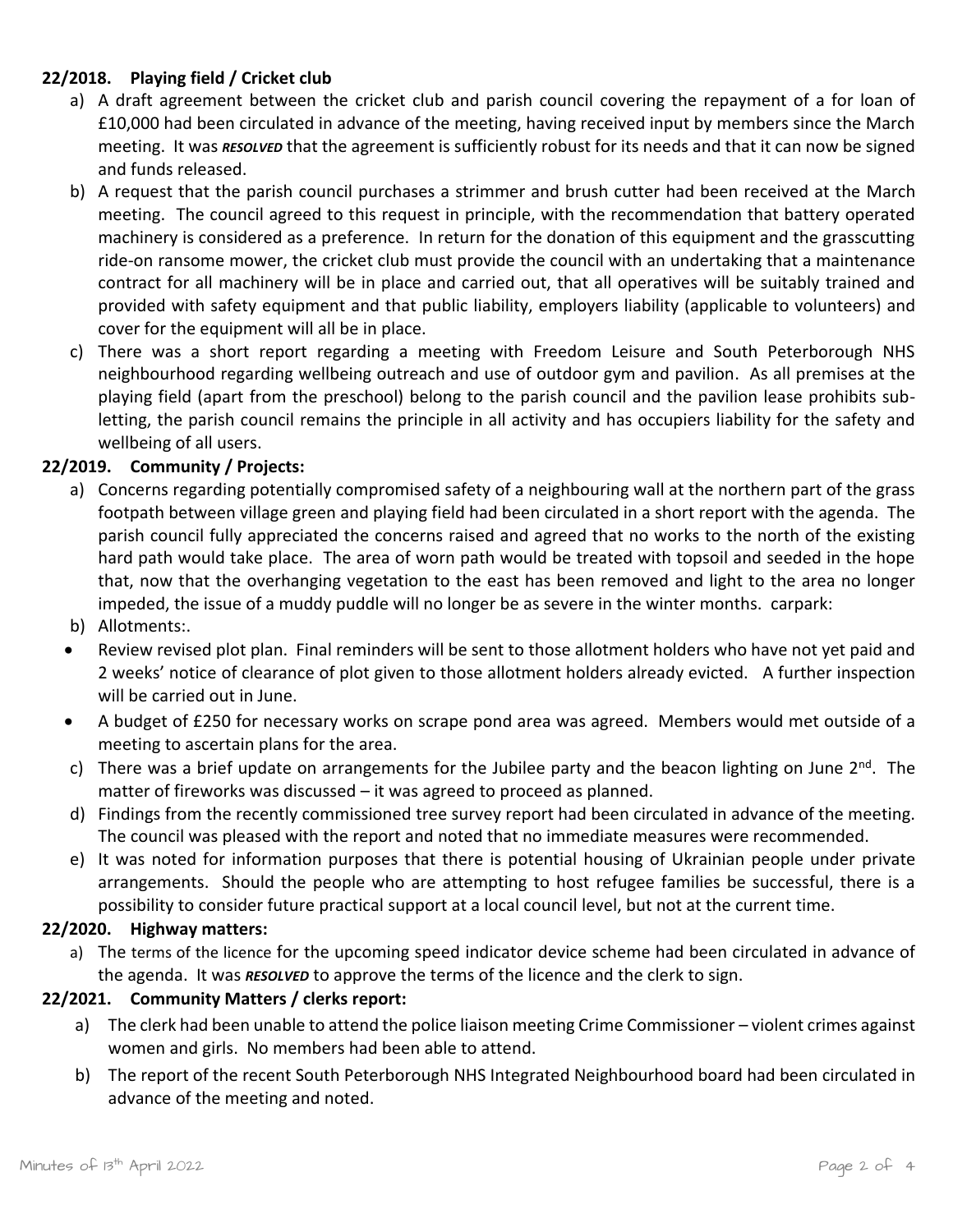c) Village hall grant – The council declined to retrospectively pay 2021/22 village hall grant which had not been paid in the previous financial year as it felt the village hall had received a fair amount of public funds during the year. The council is not prepared to grant money without fully understanding the rationale of doing so.

#### **22/2022. Financial matters:**

a) The accounts to the year ended 31<sup>st</sup> March 2022 had been circulated in advance of the meeting. It was *RESOLVED* to note the accounts and adopt as the true account of the council's finances for the year and its financial position at year end

b) Section 2 of the AGAR<sup>[a\)](#page-0-0)</sup> had been circulated in advance of the meeting. . It was *RESOLVED* to approve the figures as per the accounts received:

| <b>Box</b>    | Details                           | Last Year £ | This Year £ |
|---------------|-----------------------------------|-------------|-------------|
| 1             | Balances brought forward          | 98,036      | 86,304      |
| $\mathcal{L}$ | (+) Precept or Rates & Levies     | 49,755      | 49,755      |
| 3             | (+) Total other receipts          | 21,484      | 22,641      |
| 4             | (-) Staff costs                   | 9,936       | 10,728      |
| $5(-)$        | Loan interest/capital repayments  |             | O           |
| $6(-)$        | All other payments                | 76,035      | 34,749      |
| 7             | (=) Balances carried forward      | 86,304      | 113,223     |
| 8             | Total value of cash/investments   | 86,304      | 113,223     |
| 9             | <b>Total fixed assets</b>         | 185,720     | 219,835     |
|               | plus long term investments/assets |             |             |
| 10            | <b>Total Borrowings</b>           |             |             |

<span id="page-2-0"></span>c) It was *RESOLVED* to approve the following accounts for payment:

| Goods/Service                    | Payee                          | Nett     | Gross     | Power                                    |
|----------------------------------|--------------------------------|----------|-----------|------------------------------------------|
| Jubilee items                    | Amazon                         | 12.49    | 14.99     | $LGA^i$ S145                             |
| Jubilee items                    | Amazon                         | 28.26    | 33.92     | LGA <sup>i</sup> S145                    |
| Jubilee items                    | Amazon                         | 16.36    | 19.63     | LGA <sup>i</sup> S145                    |
| Jubilee items                    | Amazon                         | 22.47    | 26.97     | LGA <sup>i</sup> S145                    |
| Jubilee items                    | Amazon                         | 9.99     | 11.99     | LGA <sup>i</sup> S145                    |
| Jubilee items                    | Amazon                         | 24.92    | 29.90     | LGA <sup>i</sup> S145                    |
| Jubilee items                    | Amazon                         | 25.86    | 31.03     | LGA <sup>i</sup> S145                    |
| Jubilee items                    | Amazon                         | 28.84    | 34.65     | LGA <sup>i</sup> S145                    |
| Jubilee items                    | Amazon                         | 29.16    | 34.99     | LGAi S145                                |
| Prime                            | Amazon                         | 40.00    | 48.00     | LGAi S145                                |
| Annual grant                     | burial board                   |          | 2,200.00  | LGAi S214                                |
| Tree report                      | Rebecca Peace                  |          | 650.00    | OpenSpacesAct 1906S15 PHAii S164         |
| <b>SID</b>                       | ElanCity                       | 2,076.12 | 2,491.34  | HA <sup>iii</sup> S274A                  |
| Environmental date               | <b>BCN</b>                     | 435.00   | 522.00    | Localism T&C PA 61F(1),(2) <sup>IV</sup> |
| Preschool grant for outside area | Nassington preschool           |          | 3,500.00  | LGAI S137                                |
| Cricket club loan                | Nassington cricket club (loan) |          | 10,000.00 | LA ( $MPv$ ) Act S19                     |
| Jubilee invitations              | Easiprint                      |          | 34.58     | LGAi S145                                |